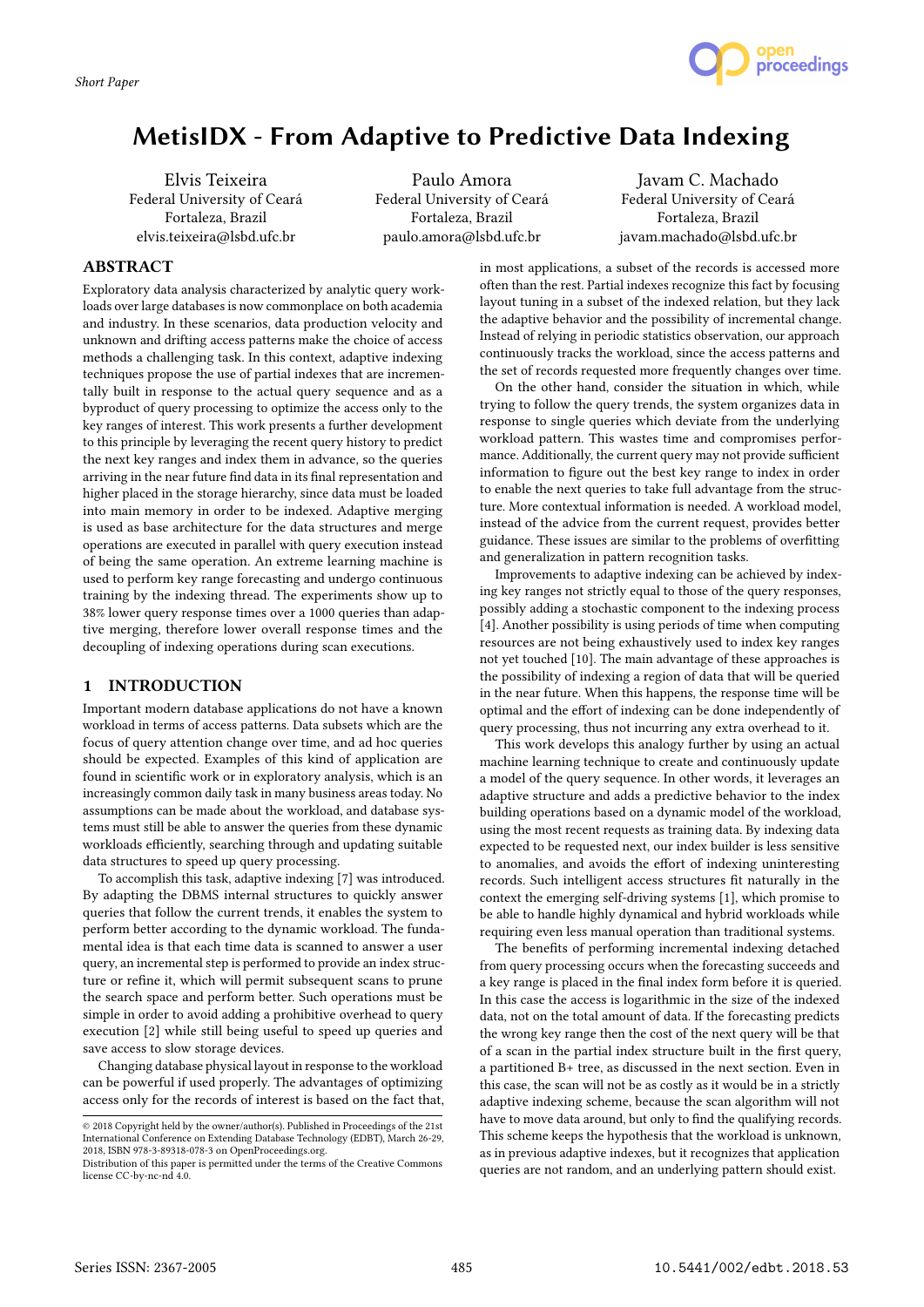## 2 METISIDX

MetisIDX is an indexing mechanism for relational data that targets secondary storage (HDDs, SSDs, etc) and uses the accumulated knowledge from previous queries in the workload to guide the index construction. The partitioned B+ tree, and some of the index creation and maintenance procedures are similar to those developed for adaptive merging [3]. A B-tree based structure was chosen to exploit its paged data transfer, which is naturally performed with block-addressed devices and permits meaningful data blocks to be exchanged between the levels of a memory hierarchy. However, differently from the adaptive merging approach, MetisIDX indexing routine is decoupled from data scanning and is less sensitive to workload anomalies since it leverages the information provided by multiple requests rather than the current query alone.

The learning algorithm must be lightweight enough to be executed in time frames that do not exceed the order of magnitude required to answer a single query. This constraint makes it impractical to use many state-of-art machine learning techniques such as massive deep neural networks, since using these methods would result in a training time long enough to make the resulting model already outdated, in the sense that it reflects a workload pattern that is already gone. Additionally, it must be able to update the model using new available data, new queries in this context, without discarding the previous model version altogether. A suitable technique that fulfills these requirements is the Extreme Learning Machine (ELM) [9], a class of neural networks which always has a single hidden layer, and only the weights of the connections between the hidden neurons and the output neurons must be trained.

The training data used in model updates is the sequence of key range boundaries from the last N queries processed by the system. N is a hyper parameter that has to be chosen. The trained network is the current model of the workload, used to forecast index range candidates and trigger a new merging operation. In the next training step the model is updated to keep track of possible workload trends shift. After that, the model is used to forecast the key range to be queried next, and a new merging operation is triggered. The process of training and triggering merges is carried out cyclically in a dedicated execution thread.

The first query triggers a full scan over the non-indexed data. During this first scan execution, data is read from secondary storage in chunks, called runs hereafter. Each run is then sorted using an algorithm suitable for main memory resident data. The records that belong to the query response set are then collected and returned to the user. The sorted runs are written back to disk as the leaves of a partitioned B+ tree and global ordering is achieved by introducing an artificial leading attribute whose value is the runs creation order.

The size of the runs is limited by the amount of main memory available and should be as big as possible, since longer runs provide fewer index partitions and thus faster access, because the tree must be traversed from root to leaf level for each partition. This partitioned index is already able to speed up the processing of subsequent queries, each time a search operation is executed the partitioned tree is traversed from the root to leaf level once per partition. In order to achieve optimal read access, the partitions must be merged into a single one so that the index becomes a regular B+ tree (not partitioned). In the adaptive merging [3] approach, partition merging and query processing are a single operation.

| Algorithm 1: Forecast And Index Thread                                |
|-----------------------------------------------------------------------|
| <b>Data:</b> Predicates of last N queries                             |
| <b>Result:</b> Predicted query key ranges indexed continuously        |
| 1 while <i>True</i> do                                                |
| <b>if</b> at least N new queries observed <b>then</b><br>$\mathbf{2}$ |
| train neural network;<br>3                                            |
| discard training data;<br>$\overline{\bf{4}}$                         |
| else<br>5                                                             |
| predict next key range;<br>6                                          |
| if range is not locked by query thread then<br>7                      |
| acquire latch on key range;<br>8                                      |
| merge key range to final index;<br>9                                  |
| release latch;<br>10                                                  |
| end<br>11                                                             |
| 12 end                                                                |

In MetisIDX, two separate structures are used, one is the partitioned tree resulting from the first query, and the second, another B+ tree structure for the final index, which is composed of the results of the merging operations performed by the indexing thread. This design was chosen to minimize the efforts of structure maintenance, as a result, no merges are performed on the nodes of the partitioned tree, i. e. they are permitted to underflow and the height of the tree is fixed. In the final index, however, overflow checks happen and nodes are split as more data is moved from the partitioned tree to their final position. Adaptive merging, on the other hand, has to deal with structure maintenance for merges and splits, because the transition from the partitioned structure to the final index is accomplished by collecting the records that belong to the response set of the query and merging them into a final partition, which becomes the full index after a number of queries. All the partitions compose a single tree structure, including the final partition.

In order to answer a range query, such as the ones used in the experiment, the query processing thread traverses the partitioned tree once for each partition in the tree and collects the records of interest, then it proceeds to scan the final index to account for the case in which the required records have already been merged to that location. The predictive behavior of MetisIDX minimizes the need for the operation of scanning the partitioned tree since the merging operations are made in anticipation and eventually make entire partitions empty.

The decisions on which key ranges to merge and the actual merging operations are done independently and in parallel to query processing. Such decision process comes from the extreme learning machine that is continuously trained in background by a dedicated thread. That same thread is used to perform merges at the end of each training mini-batch. After each merging operation the indexing thread attempts to perform a new model update if enough new queries have been observed. An important difference between a predictive system and a strictly adaptive one is the fact that, by indexing a key range before it is queried, the records in the indexed range will be brought up to cache. This means that predictive indexing is also a predictive cache prefetching.

Algorithm (1) depicts this process. The whole procedure is executed in an infinite loop in the indexing thread, that continuously tries to perform merge operations if the required resources are not protected by a latch, and performs a training step if a number of queries have been observed. This number must be chosen by the user, for our setup we used 10.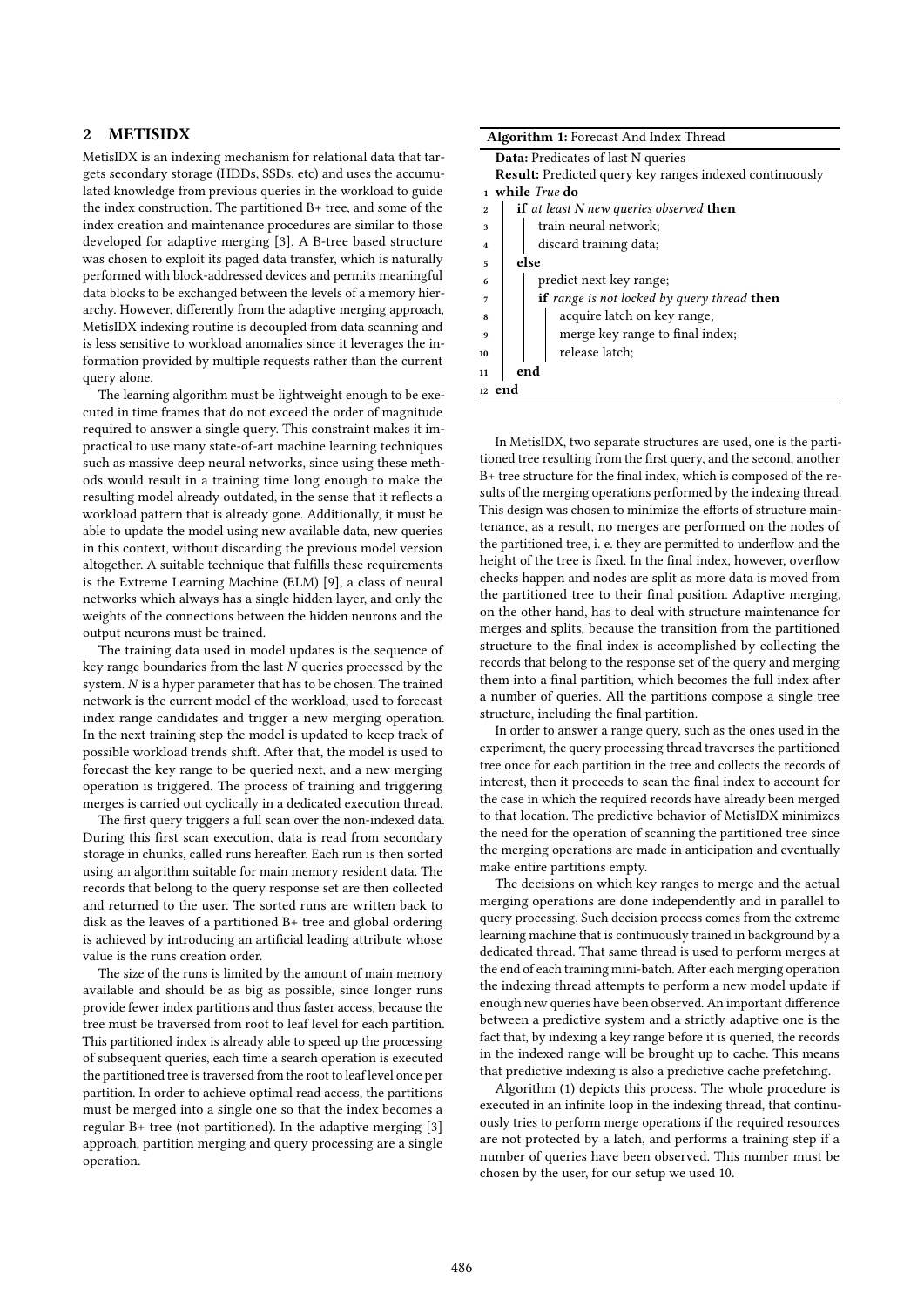

Figure 1: Response times

## 3 EXPERIMENTAL EVALUATION AND **SETUP**

MetisIDX and Adaptive Merging were both implemented for comparison in a custom storage engine named MetisDB, which implements the usual B+ tree access operations including persistence. The inclusion of adaptive merging and MetisIDX implementations in well known and complete database management systems would be a valuable way to fully evaluate and compare the performances and the implications for transaction processing by making the use of standard benchmarks possible. However, as pointed out by the authors of adaptive merging, conventional database architectures make a clear distinction between scans and index updates, treating the first as read-only, and the modifications needed to integrate the query-and-index strategies use in adaptive approaches call for whole new system architectures built with adaptive components in mind. This is the primary motivation for the MetisDB.

Since MetisIDX is not a strictly adaptive technique, and it adds indexing steps which are not part of query processing, it would make sense to compare it with Holistic Indexing, which has similar attributes. However, that technique is designed to work in the context of main memory column stores, while our approach targets tuple-based systems in secondary storage. For this reason Adaptive Merging is used as a baseline, as its application domain and data structures used are the same. The machine in which the experiments were carried out consists of a 3.1GHz Intel i5 processor, a 500GB, 7200RPM Seagate hard disk drive, and a 2x4GB DDR3 memory. The software stack is composed of a Debian GNU/Linux version 9 operating system and MetisDB was compiled using the GNU C++ compiler version 6.3.

The MetisDB storage engine contains a buffer manager that uses an LRU cache replacement policy on 8KB pages, LRU was chosen to favor recently loaded pages to remain in memory, as this is the case for recently indexed key ranges. Response times are used as a performance metric for the purpose of comparison. We use this metric instead of the usual I/O operations count used in disk-based access method evaluation because this quantity is not as directly linked to response times in MetisIDX as it is in other access methods. The reason is that, as we index data before query processing occurs and the indexing process must bring data up to the main memory cache, the select operator is expected to find its response set in the buffer pool. In other words, it does not matter how many disk accesses were performed if the data is in cache by the time one needs it.

The synthetic data used in the experiments consists of tuples with a 64bit integer used as the index key, and a 48B random string added to increase volume. Two tables were created, one containing 500MB and 7,106,208 tuples with the format described above, hereafter called  $T1$ , and another containing  $50GB$  and 727,483,873 tuples, called T2. Two different data sizes were used to assess the effects of the domain size for the neural network predictions and cache invalidation, since the 500MB data can be entirely accommodated on cache while the larger one can not.

The query workload consists of 1000 range queries of the form SELECT COUNT(\*) ... WHERE A =>  $Q_{LOW}$  AND A <=  $Q_{HI}$ ; where the key range limits,  $Q_{LOW}$  and  $Q_{HI}$ , are generated from a function  $Q$  that maps each query to a point in the search key space. Let the domain of the key be  $[0, M)$  and j be the order of a query, then the Q used is

$$
Q(j) = M \cdot (j/C)^2 \tag{1}
$$

where M is the maximum value of the search key and C is the order of the last query, 1000 in the given setup. In this form Q will distribute the queries over the entire key range. From this function (1)  $Q_{LOW}$  and  $Q_{HI}$  are derived by

$$
Q_{LOW}(j) = Q(j) - R_1
$$
  

$$
Q_{HI}(j) = Q(j) + R_2
$$
 (2)

where  $R_1$  and  $R_2$  in (2) are random positive values generated by a normal distribution with standard deviation equal to 1% of the key range. This parameter determines the selectivity of the queries and additional executions with different values were performed with similar results. These are the functions the neural networks learn. A quadratic function was chosen to define the access pattern as it is a simple non-linear function, and the goal is not to test the ELM forecasting capabilities for complex functions as it is done elsewhere [5]. This quadratic function, even though non-linear, is a sequential access, the worst case for adaptive indexes since, as a key range is never queried more than once, each one faces the non-indexed part of the data.

Two ELMs were used, one learns  $Q_{LOW}$  and the other learns  $Q_{HI}$ , both as functions of *j*. Each network has one neuron in the input and output layers, since the target function is onedimensional, and four neurons in the hidden layer. A test with 4 neurons was carried out and yielded the same results, since 4 is enough for such simple function. In a real application where the access pattern may be more complicated, the use of more neurons in the hidden layer is advisable.